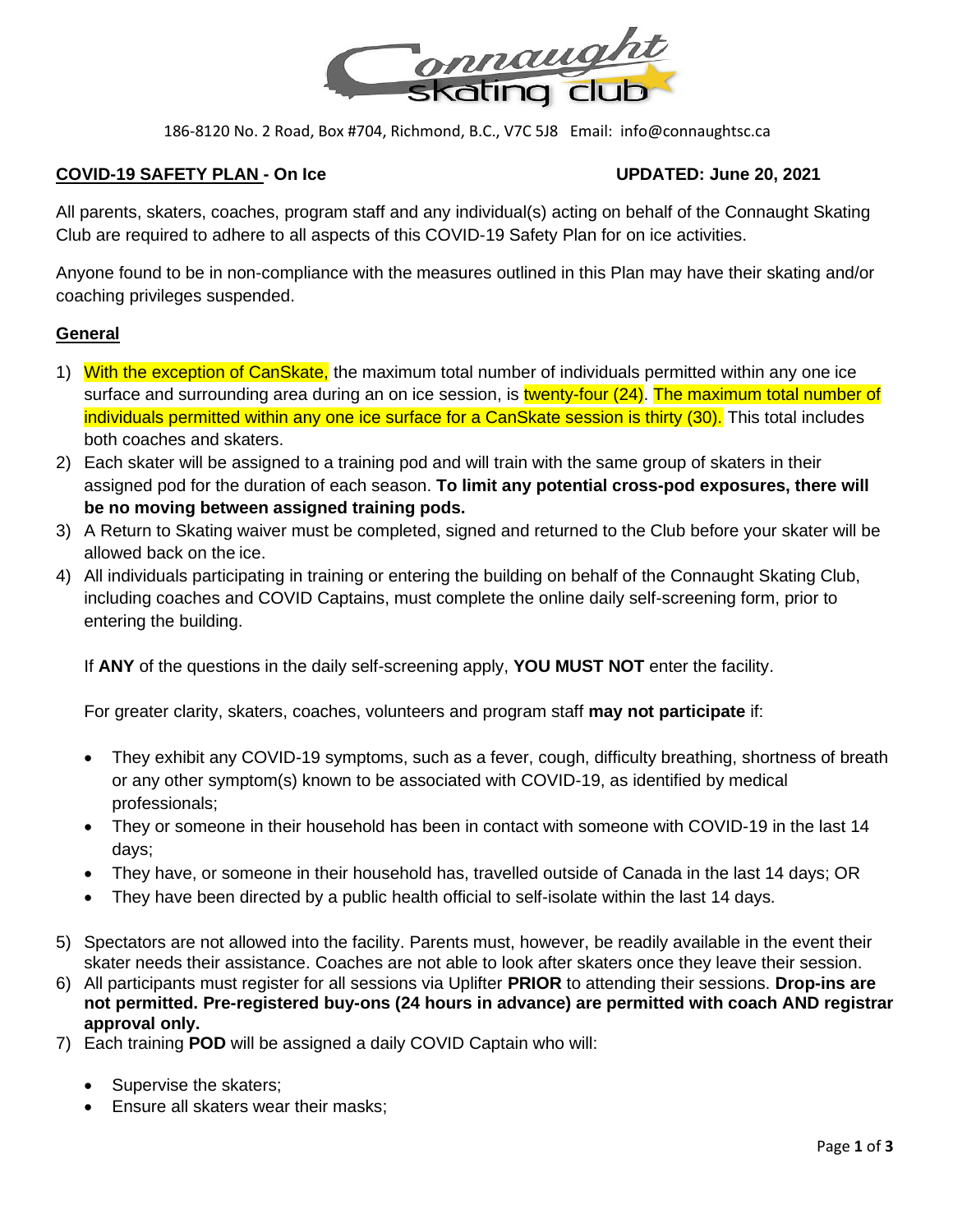

- Check that the daily screening form has been appropriately completed by each skater in attendance; and
- Use the provided disinfectant to wipe down any high touch area(s) as the pod leaves.

## **PREPARING TO SKATE**

Skaters should line up to enter the facility approximately fifteen (15) minutes prior to their scheduled session.

Hand sanitizer must be used upon entering and exiting the building.

**A non-medical mask must be worn, in an appropriate manner, at all times while transiting through the facility; masks may be removed once the skater enters the ice surface.**

## **Masks must be worn by all CanSkate coaches while coaching.**

Skaters must enter/exit ice at staggered times and separate entrances. Entry / exit points for both the facility and the rink are clearly labelled. All participants must follow the proper flow of traffic within the building. i.e. only enter through an entrance and exit through an exit.

**Any skater who is demonstrating signs of illness will be asked to leave the facility** to ensure the health and safety of our coaches, skaters and their families.

**Do not bring your skater to the rink if they are sick**. The Club has developed a flexible temporary refund policy to ensure fees can be refunded in the event of illness.

**Off Ice warm up must only be done outside** or in indicated areas where permitted. Skaters and coaches must keep a minimum 2 metre distance between each other.

### **Dressing rooms are not available**.

Richmond Ice Centre/Minoru - Benches or chairs may be provided for skaters and coaches to put their skates on outside.Alternatively, it is **recommended that skates are put on in the car** and skaters walked to the appropriate entrance with guards on.

Oval – Skaters may use the designated benches inside the rink to put skates on. A two metre distance between each skater must be maintained at all times.

Keep personal items to a minimum; only bring essential items into the rink.

### **To protect yourself and others against infections**:

- ✓ **Wash your hands** with disinfectant soap and hot water for at least 20 seconds before arriving for your session.
- ✓ **Bring hand sanitizer**. Each participant must bring their own hand sanitizer.
- ✓ **Clean your equipment**, including your skates, clothing and water bottles regularly.
- ✓ **Do not share any equipment** (water bottles, clothing, gloves, facial tissue, towels) with other skaters or coaches.
- $\checkmark$  Used facial tissues must be put into the garbage immediately after use. Do not put on the boards or anywhere else. You should use hand sanitizer immediately after blowing your nose.